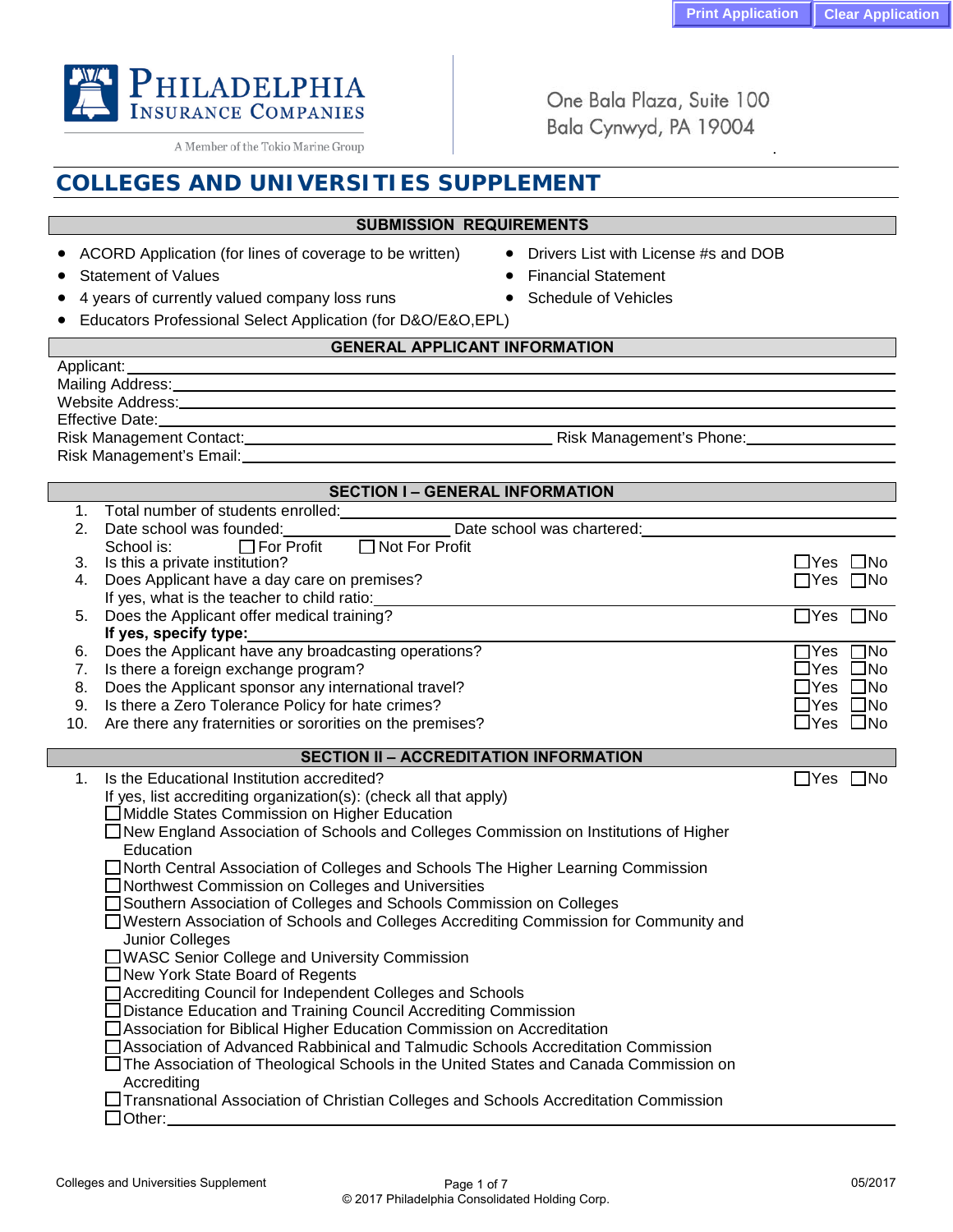| 2.  | Date of most recent review:                                                                                      |                           |              |
|-----|------------------------------------------------------------------------------------------------------------------|---------------------------|--------------|
|     | What was the outcome of the most recent review?                                                                  |                           |              |
|     | □ Denial of Accreditation<br>□ Accreditation Continued<br>$\Box$ Warning                                         |                           |              |
|     | $\square$ Withdrawal of Accreditation<br>$\Box$ Probation<br>□ Accreditation Continued -                         |                           |              |
|     | follow-up report requested                                                                                       |                           |              |
|     | □ Show Cause<br>$\Box$ Appeal<br>$\Box$ Other:                                                                   |                           |              |
|     | 3. Are all programs offered at the schools accredited by the above listed association(s)?                        | $\Box$ Yes                | $\square$ No |
| 4.  | Have any programs or degrees been accredited by additional specialist agencies?                                  | $\Box$ Yes $\Box$ No      |              |
|     | If yes, please attach a listing of the program or degrees and the specialist agency.                             |                           |              |
| 5.  | Does the Educational Institution offer job placement services for students?                                      | $\Box$ Yes $\Box$ No      |              |
|     | If yes, is there a disclaimer signed by students acknowledging that there is no job placement                    |                           |              |
| 6.  | guarantee?<br>What is the percentage of online courses?<br>2%                                                    | $\Box$ Yes $\Box$ No      |              |
| 7.  | Has the Educational Institution or any of the Educational Institution's academic programs ever lost              |                           |              |
|     | accreditation, been placed on probation or become unable to gain accreditation?                                  | $\Box$ Yes $\Box$ No      |              |
| 8.  | In the last 12 months, has the Educational Instituting eliminated or closed any academic                         |                           |              |
|     | programs, including music, arts or athletic programs?                                                            | $\Box$ Yes $\Box$ No      |              |
| 9.  | In the next 12 months, does the Educational Institution anticipate eliminating or closing any                    |                           |              |
|     | academic programs?                                                                                               | $\Box$ Yes $\Box$ No      |              |
|     |                                                                                                                  |                           |              |
|     | <b>SECTION III- INFIRMARIES</b>                                                                                  |                           |              |
| 1.  | Does Applicant have medical facility/infirmary?                                                                  | $\Box$ Yes $\Box$ No      |              |
| 2.  | Does the facility dispense medication?                                                                           |                           | ]Yes □No     |
| 3.  | Does the facility provide only immediate care/first aid?                                                         | $\sqsupset$ Yes $\Box$ No |              |
| 4.  | Does the facility only serve students and employees?                                                             | $\Box$ Yes $\Box$ No      |              |
| 5.  | Are there only over-the-counter drugs stored on premises?                                                        | $\Box$ Yes $\Box$ No      |              |
| 6.  | Are written instructions from parents required prior to dispensing any medications to minors?                    | $\Box$ Yes $\Box$ No      |              |
| 7.  | Is there any overnight care provided?                                                                            | $\Box$ Yes $\Box$ No      |              |
| 8.  | How many beds are in the infirmary:                                                                              |                           |              |
| 9.  | Are there written operational procedures in place?                                                               | $\Box$ Yes $\Box$ No      |              |
| 10. | Is there a medical professional on staff?                                                                        | $\Box$ Yes $\Box$ No      |              |
|     | If yes, please indicate which of the following and how many are employed by the insured:                         |                           |              |
|     |                                                                                                                  |                           |              |
|     | □Physical Therapist: □ □ □Psychologist: □ □ □ Dentist: □<br>$\Box$ RN:                                           |                           |              |
|     | □Nurse Practitioner:<br>□Physician:<br>□Counselor: _____                                                         |                           |              |
|     | 11. Does the medical professional carry their own malpractice insurance?                                         | $\Box$ Yes $\Box$ No      |              |
|     | If yes, who is the carrier and what limit is carried:                                                            |                           |              |
|     |                                                                                                                  |                           |              |
| 12. | Are medical history and care records kept for each patient?                                                      | $\Box$ Yes $\Box$ No      |              |
|     | <b>SECTION IV - ATHLETICS</b>                                                                                    |                           |              |
| 1.  | Does the Applicant obtain a signed release which includes a hold harmless agreement from the                     |                           |              |
|     | parents/guardians of all participants and obtained annually?                                                     | _lYes                     | $\square$ No |
| 2.  | Are there procedures in place to verify that parents / guardians carry their own health insurance?               | ∟lYes                     | $\square$ No |
| 3.  | Are medical exams required for all participants in extra-curricular sports?                                      |                           | ]Yes □No     |
| 4.  | Is someone who is trained in first aid always present during practices and games?                                |                           | ]Yes □No     |
| 5.  | Is Student Accident Insurance carried?                                                                           | $\Box$ Yes $\Box$ No      |              |
|     | If yes, what is the limit carried?                                                                               |                           |              |
| 6.  | Does the school have a written concussion management protocol that is compliant with current                     |                           |              |
|     | state legislation?                                                                                               | $\Box$ Yes $\Box$ No      |              |
|     | Does the Applicant distribute the written protocol to coaches, parents, and players, and<br>а.                   |                           |              |
|     | require the parent / guardian's acknowledgement that they have received and reviewed?                            | $\Box$ Yes $\Box$ No      |              |
|     | Does the protocol include training in recognizing the signs / symptoms of a concussion or<br>b.                  |                           |              |
|     | other closed head injury?                                                                                        | $\Box$ Yes $\Box$ No      |              |
|     | Does the Applicant utilize base line testing?<br>c.                                                              | $\Box$ Yes $\Box$ No      |              |
|     | Is the training required for all coaches and faculty involved in physical education or sports<br>d.              |                           |              |
|     | instruction?                                                                                                     | $\Box$ Yes $\Box$ No      |              |
|     | Does the protocol when a concussion is suspected require:<br>е.                                                  |                           |              |
|     | removing the athlete or student from play?<br>Τ.                                                                 | $\Box$ Yes $\Box$ No      |              |
|     | evaluation by an appropriated healthcare professional?<br>ii.                                                    | $\Box$ Yes $\Box$ No      |              |
|     | informing the athlete or students' parents / guardians about the possibility of a<br>iii.                        |                           |              |
|     | concussion and giving them information about concussions?<br>Colleges and Universities Supplement<br>Page 2 of 7 | $\Box$ Yes $\Box$ No      | 05/2017      |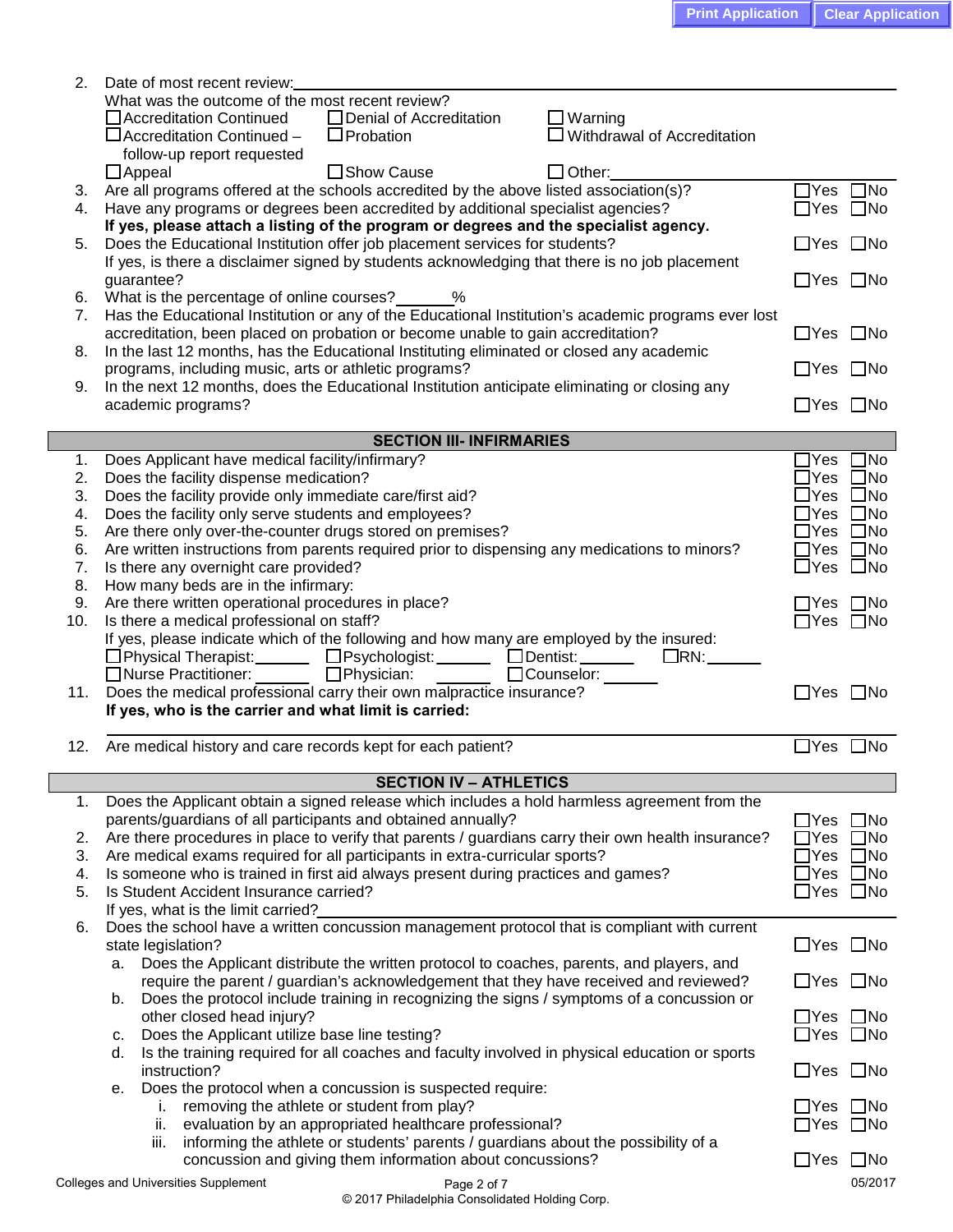| iv. keeping the athlete or student out of play until an appropriate healthcare professional           |                                                                                                                                      |                      |  |  |  |
|-------------------------------------------------------------------------------------------------------|--------------------------------------------------------------------------------------------------------------------------------------|----------------------|--|--|--|
| certifies that the athlete or student is symptom free and gives the OK for them to return             |                                                                                                                                      |                      |  |  |  |
|                                                                                                       | to play?                                                                                                                             |                      |  |  |  |
|                                                                                                       | Does the Applicant utilize any concussion impact monitoring technology?<br>f.                                                        |                      |  |  |  |
|                                                                                                       | Who monitors the data:<br>ii.                                                                                                        |                      |  |  |  |
|                                                                                                       | $\square$ 3 <sup>rd</sup> Party<br>$\Box$ Coaches<br>□ Employees □ Volunteers                                                        |                      |  |  |  |
|                                                                                                       | 7. Does the Applicant have any saddle animals or equestrian teams?                                                                   | $\Box$ Yes $\Box$ No |  |  |  |
| 8.                                                                                                    | Does the Applicant have any swimming pools on the premises?                                                                          | $\Box$ Yes $\Box$ No |  |  |  |
|                                                                                                       | If yes, are all swimming pools and spas compliant with Virginia Graeme Baker Pool and Spa                                            |                      |  |  |  |
|                                                                                                       | Safety Act?                                                                                                                          | $\Box$ Yes $\Box$ No |  |  |  |
|                                                                                                       | If no, provide time table and action plan:                                                                                           |                      |  |  |  |
|                                                                                                       |                                                                                                                                      |                      |  |  |  |
| 9.                                                                                                    | Number of athletic trainers:                                                                                                         |                      |  |  |  |
| 10.                                                                                                   | Is the Applicant compliant with the Zackery Lystedt law? (only applicable in WA)                                                     | $\Box$ Yes $\Box$ No |  |  |  |
| 11.                                                                                                   | Bleachers:                                                                                                                           |                      |  |  |  |
|                                                                                                       |                                                                                                                                      |                      |  |  |  |
|                                                                                                       |                                                                                                                                      |                      |  |  |  |
|                                                                                                       | 12. Are any of the following offered? (check all that apply)                                                                         |                      |  |  |  |
|                                                                                                       | $\Box$ Archery<br>$\Box$ Equestrian<br>□ Snow Skiing                                                                                 |                      |  |  |  |
|                                                                                                       | $\Box$ Polo<br>$\Box$ Bungee Jumping<br>$\Box$ Sky Diving                                                                            |                      |  |  |  |
|                                                                                                       | □ Climbing (Mountain, Rock or Wall) □ Rugby<br>$\Box$ Trampoline                                                                     |                      |  |  |  |
|                                                                                                       | □ Scuba Diving<br>□ Crew/ Rowing<br>□ Water Skiing                                                                                   |                      |  |  |  |
|                                                                                                       | $\Box$ Other: $\Box$                                                                                                                 |                      |  |  |  |
|                                                                                                       |                                                                                                                                      |                      |  |  |  |
|                                                                                                       | <b>SECTION V- DORMITORIES</b><br><u> 1980 - Jan Barat, martin amerikan ba</u><br>1. How many dormitories are owned by the Applicant? |                      |  |  |  |
| 2.                                                                                                    | Is each room equipped with hard-wired smoke detectors?                                                                               | $\Box$ Yes $\Box$ No |  |  |  |
| 3.                                                                                                    | Are all visitors required to sign in and out?                                                                                        | $\Box$ Yes $\Box$ No |  |  |  |
| 4.                                                                                                    | Are any of the following allowed in dorm rooms                                                                                       |                      |  |  |  |
|                                                                                                       | Incense burners? $\Box$ Yes<br>$\square$ No<br>Hot plates?                                                                           | $\Box$ Yes $\Box$ No |  |  |  |
|                                                                                                       | $\Box$ Yes<br>Candles?<br>$\square$ No<br>Toasters or Toaster ovens?                                                                 | $\Box$ Yes $\Box$ No |  |  |  |
|                                                                                                       | $\Box$ Yes<br>$\square$ No<br>Space heaters?<br>Microwaves?                                                                          | $\Box$ Yes $\Box$ No |  |  |  |
| 5.                                                                                                    | Does the dorm have a no smoking policy?                                                                                              | $\Box$ Yes $\Box$ No |  |  |  |
| 6.                                                                                                    | Are there emergency procedures in place including evacuation?                                                                        | $\Box$ Yes $\Box$ No |  |  |  |
| 7.                                                                                                    | Are there scheduled fire drills and regular testing of fire alarms?                                                                  | $\Box$ Yes $\Box$ No |  |  |  |
| 8.                                                                                                    | Is emergency lighting provided in the stairwells and hallways?                                                                       | $\Box$ Yes $\Box$ No |  |  |  |
| Are staff members present in the dorm on all nights when occupied by students?<br>9.                  |                                                                                                                                      |                      |  |  |  |
|                                                                                                       | Is there a scheduled security patrol for each building?<br>10.                                                                       |                      |  |  |  |
|                                                                                                       |                                                                                                                                      |                      |  |  |  |
|                                                                                                       | **** Please complete a Statement of Values.                                                                                          |                      |  |  |  |
|                                                                                                       | <b>SECTION VI - SECURITY</b>                                                                                                         |                      |  |  |  |
|                                                                                                       | 1. Are there security guards at the school daily?                                                                                    | $\Box$ Yes $\Box$ No |  |  |  |
| 2.                                                                                                    | Indicate the number of personnel providing security services                                                                         |                      |  |  |  |
|                                                                                                       | Employed: ___________________ Unarmed security:________________ Armed security:_______________                                       |                      |  |  |  |
| Contracted: Unarmed security: Armed security:                                                         |                                                                                                                                      |                      |  |  |  |
| 3.                                                                                                    | When security is contracted to a third party, is the contractor's general liability / law enforcement                                |                      |  |  |  |
|                                                                                                       | professional liability policy required to name the educational institution as an additional insured?                                 | $\Box$ Yes $\Box$ No |  |  |  |
|                                                                                                       | If yes, does the third party maintain a minimum limit of liability coverage and indemnify the                                        |                      |  |  |  |
|                                                                                                       | educational institution?                                                                                                             | $\Box$ Yes $\Box$ No |  |  |  |
|                                                                                                       | If yes, indicate the minimum limit of liability of general/policy professional liability coverage the                                |                      |  |  |  |
|                                                                                                       | Applicant's institution requires: ___________                                                                                        |                      |  |  |  |
| Do security personnel have arresting authority?<br>4.                                                 |                                                                                                                                      |                      |  |  |  |
| If there is employed armed security, are they trained or re-certified annually to the standards<br>5. |                                                                                                                                      |                      |  |  |  |
| required for public sector law enforcement personnel within the political subdivision for use of      |                                                                                                                                      |                      |  |  |  |
|                                                                                                       | weapons?                                                                                                                             | $\Box$ Yes $\Box$ No |  |  |  |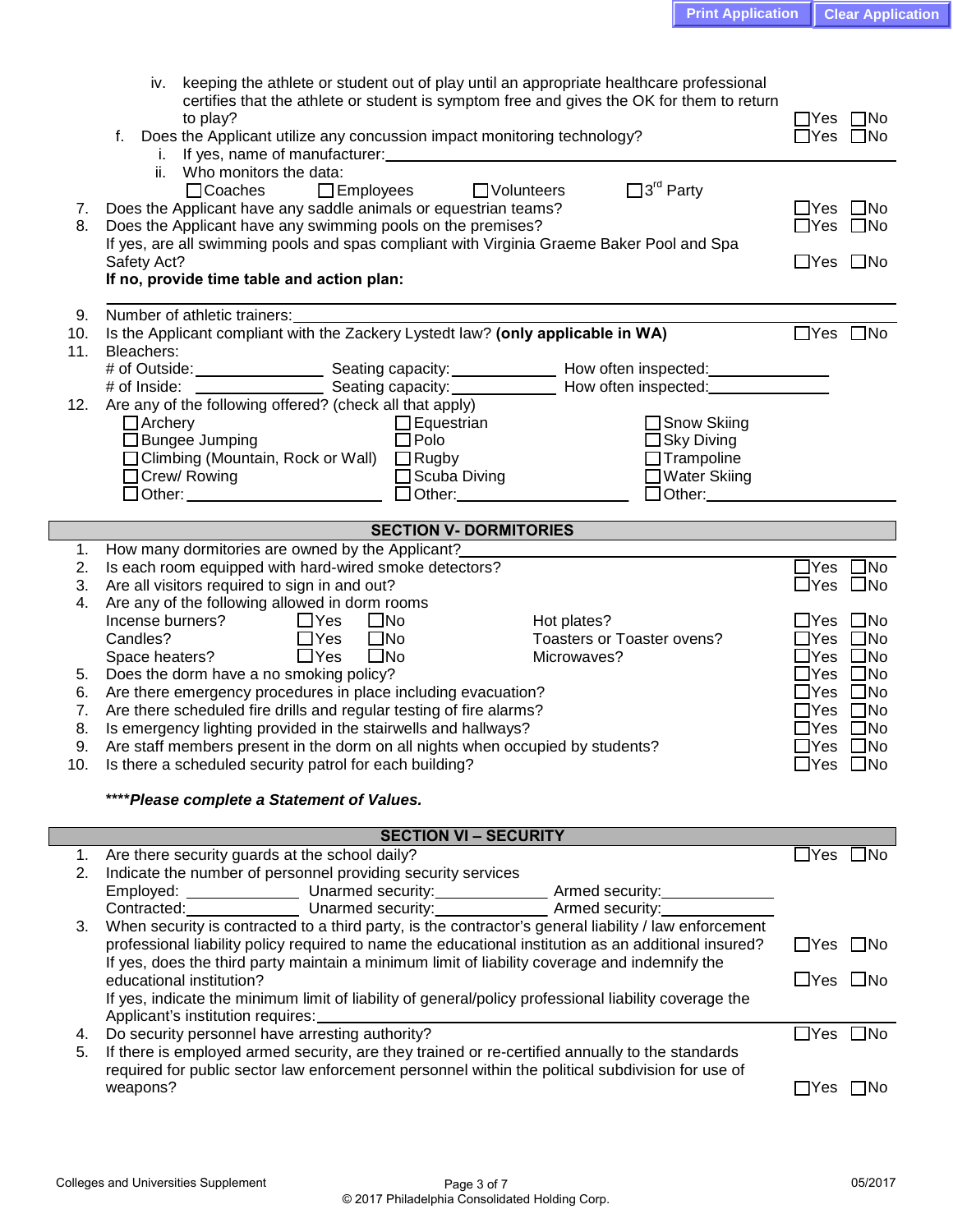| 6. Are criminal background checks and psychological reviews provided for all employed security? | $\Box$ Yes $\Box$ No |
|-------------------------------------------------------------------------------------------------|----------------------|
| If yes, how often are these checks and reviews conducted: Every<br>months.                      |                      |
| If no, explain:                                                                                 |                      |

| 7.  | Is the Applicant's security department accredited by the International Association of Campus Law                                                                                |                       |                         |
|-----|---------------------------------------------------------------------------------------------------------------------------------------------------------------------------------|-----------------------|-------------------------|
|     | Enforcement Administrators (IACLEA)?                                                                                                                                            | $\Box$ Yes $\Box$ No  |                         |
| 8.  | Does a mutual aid agreement exist with local, city, or county police?<br>Does the Applicant permit staff, students, volunteers, or visitors to carry open or concealed          | $\Box$ Yes            | $\square$ No            |
| 9.  | firearms on the premises?                                                                                                                                                       | $\Box$ Yes $\Box$ No  |                         |
| 10. | If the Applicant does not permit open and / or concealed carry of firearms on any premises for                                                                                  |                       |                         |
|     | which the Applicant is requesting insurance coverage, do all locations have signage which                                                                                       |                       |                         |
|     | conspicuously identifies the building as a Gun Free Zone?                                                                                                                       |                       | _Yes □No                |
| 11. | Does security personnel store weapons on premises?                                                                                                                              |                       | $\exists$ Yes $\Box$ No |
|     | Does faculty, staff or employees store weapons on premises?                                                                                                                     |                       | ∃Yes □No                |
| 12. | Does the Applicant's Weapons Ban Policy have any exceptions?                                                                                                                    | $\Box$ Yes $\Box$ No  |                         |
|     | If yes, please provide a copy.                                                                                                                                                  |                       |                         |
| 13. | Does the educational institution have emergency call boxes located throughout the campus that                                                                                   |                       |                         |
|     | are connected directly to campus security or policy?                                                                                                                            |                       | _Yes □No                |
| 14. | Does the educational institution provide after-hours security escort service for students?                                                                                      |                       | $\Box$ Yes $\Box$ No    |
|     |                                                                                                                                                                                 |                       |                         |
|     | <b>SECTION VII - ABUSE &amp; MOLESTATION</b>                                                                                                                                    |                       |                         |
| 1.  | Does your employment process (for employees and volunteers) include verification of whether the                                                                                 |                       |                         |
|     | individual has ever been convicted of any crime, including sex-related or child abuse related<br>offenses, before an offer of employment is made?                               | $\Box$ Yes $\Box$ No  |                         |
| 2.  | Does the Applicant's state permit you to do criminal background investigations?                                                                                                 |                       | $\exists$ Yes $\Box$ No |
|     | If yes, does the Applicant routinely request and receive such background investigations?                                                                                        | $\exists$ Yes         | $\square$ No            |
|     | Are Federal and State Criminal Background checks performed on                                                                                                                   |                       |                         |
|     | Volunteers?<br>Staff?<br>$\Box$ Yes<br>$\Box$ No                                                                                                                                | $\Box$ Yes            | $\square$ No            |
| 3.  | Do any independent contractors have access to students or perform operations where they will be                                                                                 |                       |                         |
|     | physically touching another person?                                                                                                                                             | $\Box$ Yes            | $\square$ No            |
| 4.  | If yes, please explain:                                                                                                                                                         |                       |                         |
| 5.  | Does the Applicant perform background checks on hired independent contractors?                                                                                                  |                       | $\exists$ Yes $\Box$ No |
| 6.  | Is there a new employee and volunteer orientation that includes training in abuse awareness?                                                                                    | $\Box$ Yes $\Box$ No  |                         |
| 7.  | Does the Applicant verify employment related references?                                                                                                                        | $\Box$ Yes $\Box$ No  |                         |
| 8.  | Does the Applicant conduct personal interviews?                                                                                                                                 | $\Box$ Yes $\Box$ No  |                         |
| 9.  | Does the Applicant have written procedures dealing with sexual abuse?                                                                                                           | $\Box$ Yes $\Box$ No  |                         |
|     | If yes, please attach a copy.                                                                                                                                                   |                       |                         |
| 10. | Does the Applicant have a plan of supervision that monitors staff in day-to-day relationships with                                                                              |                       |                         |
|     | students, both on and off premises such as class trips?                                                                                                                         | $\Box$ Yes $\Box$ No  |                         |
| 11. | Does the Applicant have a Sexual Abuse Awareness Program for students?<br>Does the Applicant have a specific training for the faculty on identifying and reporting incidents of | $\Box$ Yes $\Box$ No  |                         |
| 12. | sexual abuse and molestation?                                                                                                                                                   | $\Box$ Yes $\Box$ No  |                         |
|     | 13. Has the Applicant's organization ever had an incident which resulted in an allegation of                                                                                    |                       |                         |
|     | sexual abuse? If yes, please describe the incident:                                                                                                                             | $\Box$ Yes $\Box$ No  |                         |
|     |                                                                                                                                                                                 |                       |                         |
|     |                                                                                                                                                                                 |                       |                         |
|     |                                                                                                                                                                                 |                       |                         |
| 14. | Was a claim made against the organization?                                                                                                                                      | $\mathsf{\Delta}$ Yes | $\square$ No            |
| 15. | Was the case settled?                                                                                                                                                           |                       | $\exists$ Yes $\Box$ No |
| 16. | Was the case taken to trial?                                                                                                                                                    |                       | $\Box$ Yes $\Box$ No    |
| 17. | How much money was paid in damages to the victim: \$                                                                                                                            |                       | $\Box$ Yes $\Box$ No    |
| 18. | Does the Applicant's current insurance program provide abuse and molestation coverage?<br>$\Box$ Claims made<br>If yes, $\Box$ Occurrence<br>If Claims Made - Retroactive Date: |                       |                         |
|     |                                                                                                                                                                                 |                       |                         |

Limits: \$\_\_\_\_\_\_\_\_\_\_\_\_\_\_\_\_\_\_\_\_Carrier:\_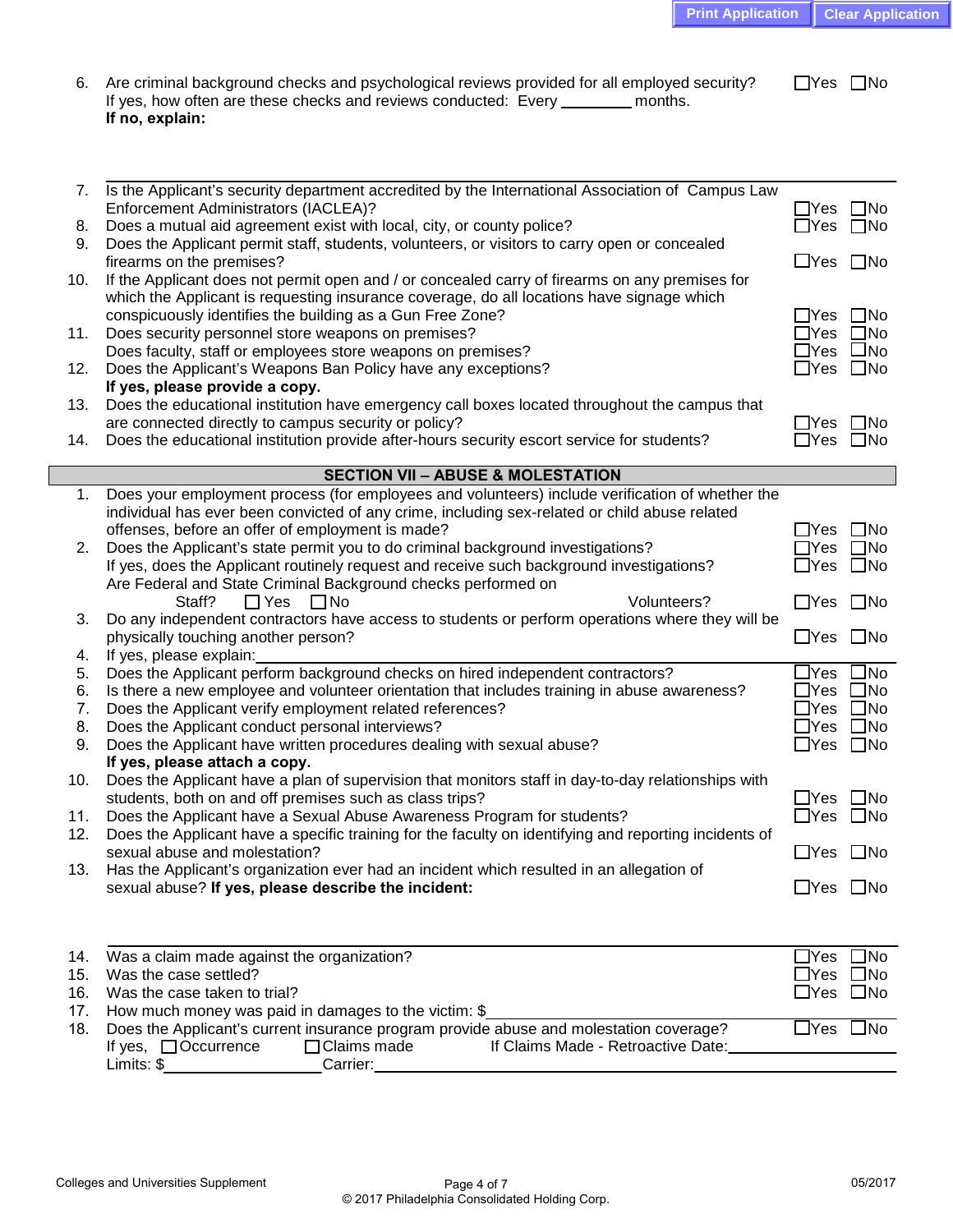|     | <b>SECTION VIII - AUTOMOBILE</b>                                                                                                                                                                            |                                                    |
|-----|-------------------------------------------------------------------------------------------------------------------------------------------------------------------------------------------------------------|----------------------------------------------------|
|     | 1. Does the Applicant use an independent school bus contractor to transport students?<br>a. If yes, are Certificates of Insurance required from the contractor?<br>If yes, attach Certificate of Insurance. | $\Box$ Yes<br>$\square$ No<br>$\Box$ Yes $\Box$ No |
|     | b. Is the school an additional insured on the contractor's policy?                                                                                                                                          | $\Box$ Yes $\Box$ No                               |
| 2.  | Does the Applicant hire or borrow vehicles for non-busing purposes?                                                                                                                                         | $\Box$ Yes $\Box$ No                               |
|     | If yes, please describe purpose and length of time vehicles are hired or borrowed:                                                                                                                          |                                                    |
|     |                                                                                                                                                                                                             |                                                    |
| 3.  | Approximately how many cars are hired or borrowed annually?                                                                                                                                                 |                                                    |
|     |                                                                                                                                                                                                             |                                                    |
| 4.  | Are any buses leased or loaned to others or used by outside organizations?                                                                                                                                  | □Yes □No                                           |
|     | If yes, please explain:                                                                                                                                                                                     |                                                    |
| 5.  | Number of employees using their own vehicles for school business (occasional or full-time use):                                                                                                             |                                                    |
| 6.  | For those employees who use their own vehicles for school business, either full-time or                                                                                                                     |                                                    |
|     | occasionally, does the school require the employee to carry primary insurance?                                                                                                                              | $\Box$ Yes $\Box$ No                               |
|     | If yes, what is the maximum limit the Applicant is requiring them to carry? \$                                                                                                                              |                                                    |
| 7.  | Does the Applicant have a full-time fleet manager?                                                                                                                                                          | $\overline{\Box}$ Yes $\Box$ No                    |
|     | If yes, please advise: Number of years in current position: _____________Total number of years' experience:<br>If no, who is responsible for fleet safety and maintenance?___                               |                                                    |
| 8.  | Does the school have a routine maintenance program for all vehicles?                                                                                                                                        | $\Box$ Yes $\Box$ No                               |
| 9.  | Are maintenance records kept for each vehicle?                                                                                                                                                              | $\Box$ Yes $\Box$ No                               |
| 10. | Does the Applicant's organization utilize GPS fleet telematics devices?                                                                                                                                     | $\Box$ Yes $\Box$ No                               |
|     | If yes, please check off the fleet telematics being utilized:                                                                                                                                               |                                                    |
|     | $\Box$ Plug In<br>□ Hard Wired<br>□ Mobile Phone<br>$\Box$ Other:                                                                                                                                           |                                                    |
| 11. | What percentage of the Applicant's fleet is provided with these fleet telematics devices?                                                                                                                   | $\%$                                               |
| 12. | Does the school obtain Motor Vehicle Reports on ALL employees?<br>$\Box$ At time of hire<br>Annually<br>□ Randomly (based on accidents or suspicions)<br>If yes, when?                                      | $\Box$ Yes $\Box$ No                               |
| 13. | Does the Applicant have a formal driving policy in place with MVR standards?                                                                                                                                | $\Box$ Yes<br>$\square$ No                         |
|     | a. Is driving policy communicated in writing to all employees?                                                                                                                                              | $\Box$ No<br>Yes                                   |
|     | Does the policy prohibit the use of cellphones / electronic messaging while driving?                                                                                                                        | Yes $\Box$ No                                      |
|     | Is a signed acknowledgement form kept on file?<br>b.                                                                                                                                                        | $\Box$ Yes $\Box$ No                               |
|     | If yes, please attach a copy of signed acknowledgement.                                                                                                                                                     |                                                    |
|     | Does the Applicant have written guidelines defining an acceptable Motor Vehicle Record?<br>с.                                                                                                               | $\Box$ Yes $\Box$ No                               |
|     | If yes, attach copy of guidelines.<br>What action is taken if an "unacceptable" driver is identifiable?                                                                                                     |                                                    |
| 14. |                                                                                                                                                                                                             |                                                    |
|     |                                                                                                                                                                                                             |                                                    |
|     |                                                                                                                                                                                                             |                                                    |
| 15. | Does the Applicant perform accident investigations for each automobile accident?                                                                                                                            | $\Box$ Yes $\Box$ No                               |
| 16. | Does the Applicant allow any newly hired drivers to operate vehicles without going through a<br>company-specific documented driver training?                                                                | $\Box$ Yes $\Box$ No                               |
| 17. | Describe any ongoing training provided to drivers:                                                                                                                                                          |                                                    |
|     |                                                                                                                                                                                                             |                                                    |
|     |                                                                                                                                                                                                             |                                                    |
| 18. | Describe security regarding bus / vehicle storage:                                                                                                                                                          |                                                    |
|     | □Locked Garage<br>$\Box$ Fenced Lot<br>$\Box$ Lighting<br>Security Cameras<br>□Security Personnel<br>□ Vehicle Locked When Unattended                                                                       |                                                    |
|     | ]Other: ___________________________________                                                                                                                                                                 |                                                    |
|     |                                                                                                                                                                                                             |                                                    |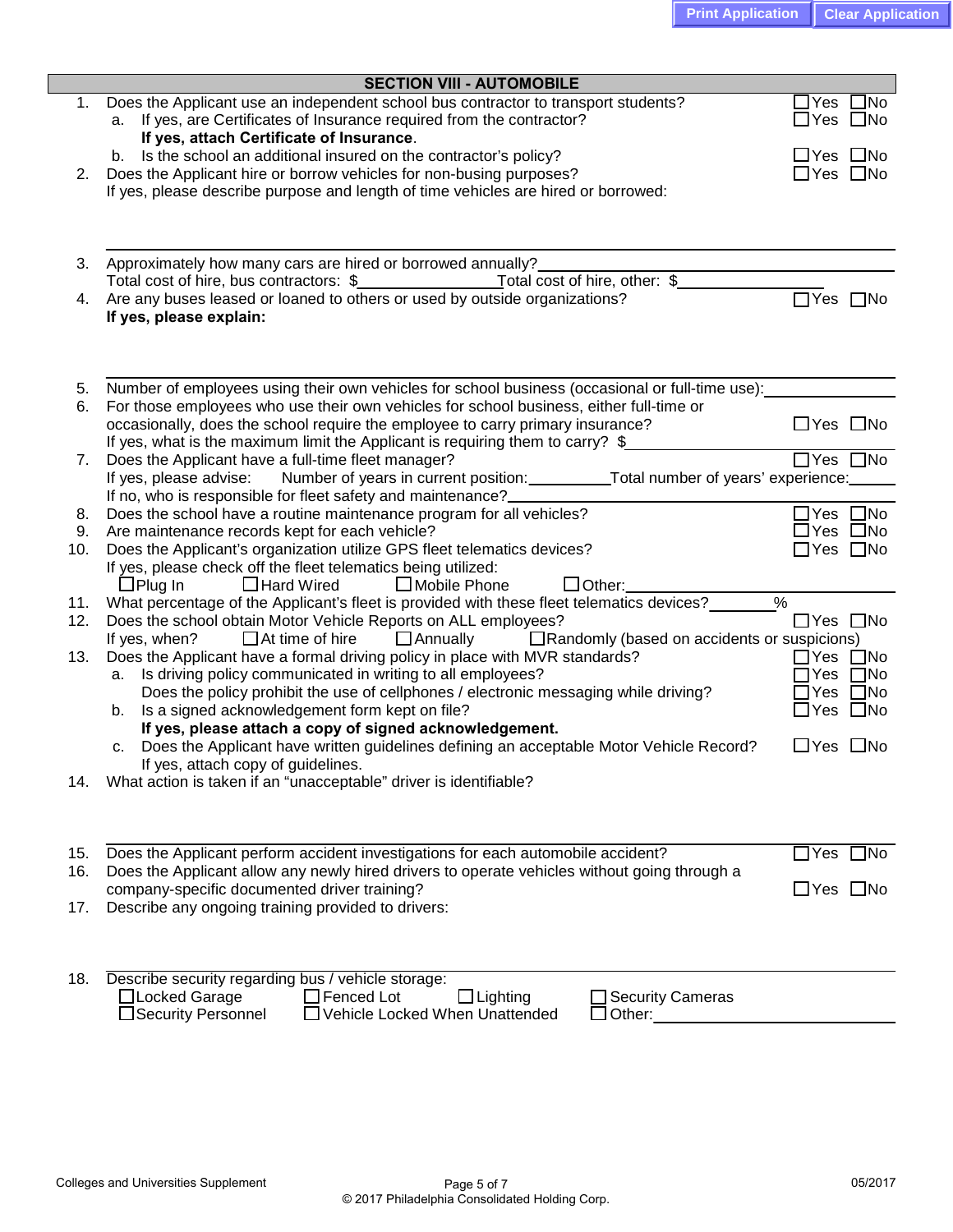### **SECTION IX - WINTER WEATHER FREEZE-UP PROTECTION**

**This section must be completed by all risks that have a location in one of the following states: AR, CT, DC, DE, GA, IL, IN, KY, ME, MD, MA, MI, MO, NH, NY, NJ, NC, OH, PA, RI, SC, TN, TX, VT, VA, WV, WI**

| 1. | Fire Protection and Testing<br>Is the building provided with an Automatic Fire Sprinkler System (AS)?<br>a.<br>If yes, approximately what percentage (%) of the building is sprinklered?<br>i.<br>If yes, what type of sprinkler system is installed? $\Box$ Wet-Pipe<br>ii.<br>$\Box$ Dry-Pipe<br>If yes, when possible, is the sprinkler piping primarily run within conditioned<br>iii.<br>areas designed to ensure the temperature remains above the 45°F minimum<br>temperature?<br>If no, please describe freeze prevention measures (e.g. temperature<br>$1_{-}$<br>monitoring, heat trace, full insulation on piping or roof): | $\Box$ Yes<br>%<br>$\Box$ Both<br>$\Box$ Yes | l INo<br>$\square$ No        | ∏N/A<br>$\Box N/A$          |
|----|----------------------------------------------------------------------------------------------------------------------------------------------------------------------------------------------------------------------------------------------------------------------------------------------------------------------------------------------------------------------------------------------------------------------------------------------------------------------------------------------------------------------------------------------------------------------------------------------------------------------------------------|----------------------------------------------|------------------------------|-----------------------------|
|    | If yes, is the testing & inspection by qualified sprinkler contractor completed<br>iv.                                                                                                                                                                                                                                                                                                                                                                                                                                                                                                                                                 |                                              |                              |                             |
|    | within past 12 months & includes a formal winterization review?<br>If yes, are the alarms tied to a 24 hour UL listed monitoring company?<br>V.                                                                                                                                                                                                                                                                                                                                                                                                                                                                                        | $\Box$ Yes<br>$\Box$ Yes                     | $\square$ No<br>$\square$ No | $\Box$ N/A<br>$\Box$ N/A    |
| 2. | Emergency Water Response (domestic and AS water lines)<br>a. Are water shutoff valves (domestic and AS water lines) marked and readily                                                                                                                                                                                                                                                                                                                                                                                                                                                                                                 |                                              |                              |                             |
|    | accessible?<br>Are water shutoff valves exercised (closed and reopened) at least annually?<br>b.                                                                                                                                                                                                                                                                                                                                                                                                                                                                                                                                       | $\Box$ Yes<br>$\Box$ Yes                     | $\square$ No<br>$\square$ No | $\Box$ N/A<br>$\square$ N/A |
|    | Is the staff qualified to respond and shut off the water main during normal business<br>C.<br>hours and off hours?                                                                                                                                                                                                                                                                                                                                                                                                                                                                                                                     |                                              |                              | $\Box$ N/A                  |
| 3. | <b>Automatic Water Shutoff Devices</b>                                                                                                                                                                                                                                                                                                                                                                                                                                                                                                                                                                                                 | $\Box$ Yes                                   | $\square$ No                 |                             |
| 4. | For domestic water lines, is there a water flow detection, notification and automatic<br>а.<br>shutoff?<br>Unused/Vacant Spaces                                                                                                                                                                                                                                                                                                                                                                                                                                                                                                        | $\Box$ Yes                                   | $\square$ No                 | ∏N/A                        |
|    | Does Applicant have a formal process to turn off and drain domestic water lines for<br>a.<br>these spaces?                                                                                                                                                                                                                                                                                                                                                                                                                                                                                                                             | $\Box$ Yes                                   | $\square$ No                 | $\square$ N/A               |
| 5. | Unheated Areas (attics, crawl spaces, exterior wall joists)<br>Are all domestic water lines located in areas heated to at least 45°F?<br>a.<br>If no, please describe freeze prevention measures (e.g. temperature monitoring,<br>İ.<br>heat trace, full insulation):                                                                                                                                                                                                                                                                                                                                                                  | $\Box$ Yes                                   | $\square$ No                 | $\Box$ N/A                  |
|    |                                                                                                                                                                                                                                                                                                                                                                                                                                                                                                                                                                                                                                        |                                              |                              |                             |

## 6. General Comments: